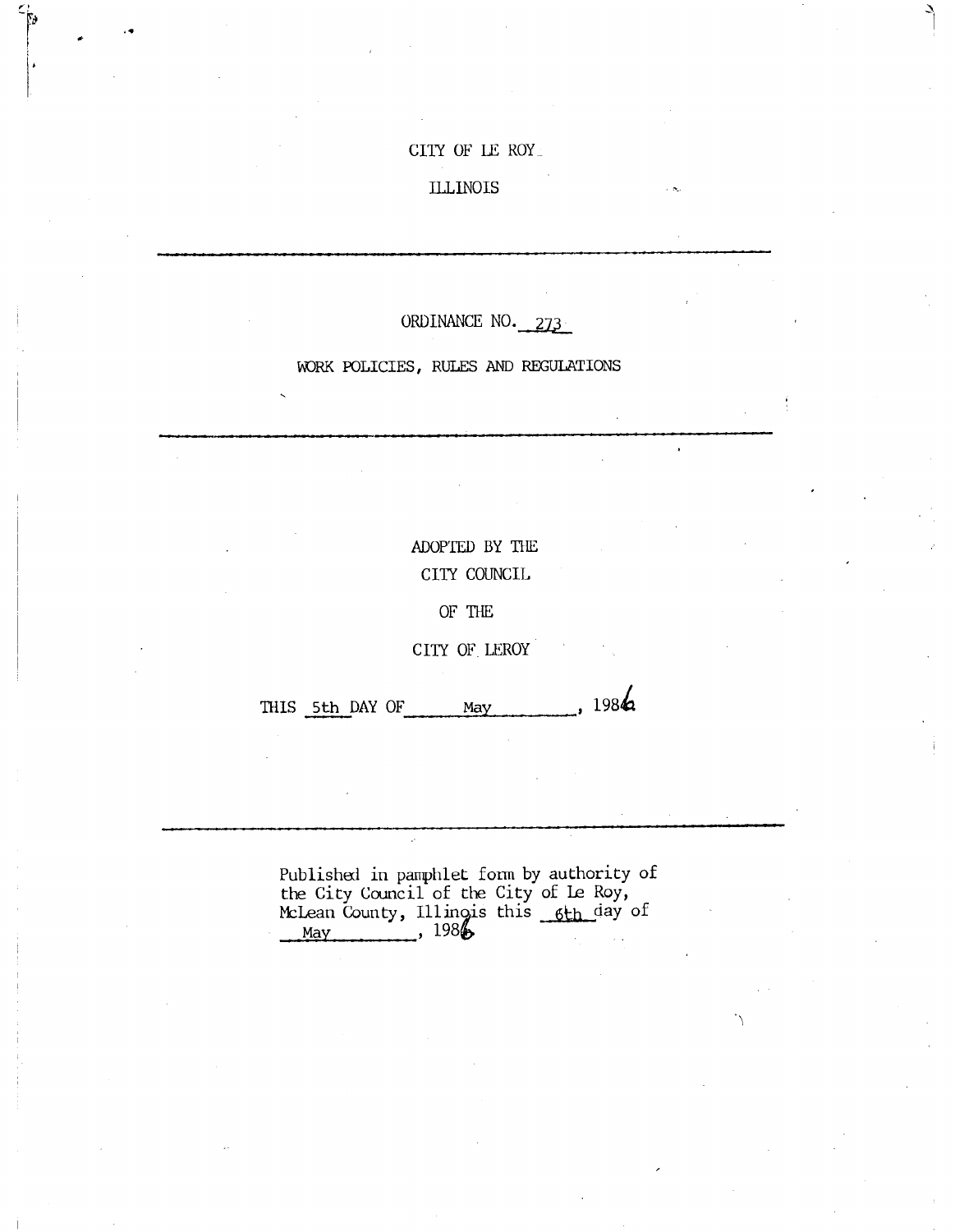BE IT ORDAINED by the City Council of the City of Le Roy, McLean County, Illinois in regular session this 5th day of May, 1986, that the following work policies, rules and regulations for City Officers and Employees become effective and in full force May 1, 1986

SECTION I. HOLIDAYS AND PERSONAL DAYS

The following holidays will be allowed each officer and full-time employees:

| NEW YEARS DAY | LABOR DAY                             | CHISTMAS           |
|---------------|---------------------------------------|--------------------|
| MEMORIAL DAY  | THANKSGIVING DAY                      | FLOATING HOLIDAY - |
| 4TH OF JULY   | FRIDAY AFTER THANKSGIVING<br>BIRTHDAY | (Dec. 26, 1986)    |

Two paid personal days per year. Personal days not accumulative.

Additional three days off for death in immediate family. This will include Mother, Father, Brother, Sister, Husband, Wife, Grandmother, Grandfather, Father-in-law, Mother-in-law. If time off falls in regular scheduled work days, employee will be paid in full for those three days.

The person's birthday must be taken on the date of his birthday. Should the birthday fall on another national holiday, on a Saturday, Sunday or on a day the person is not scheduled to work, the birthday holiday shall be taken on the preceding workday. If the birthday holiday is not taken on the day of the birthday or as disignated above, he then loses the holiday and there will be no compensation made.

When an authorized holiday or its observed equivalent falls on a employee's regular scheduled work day, the employee shall be excused from work and shall be allowed a regular day's pay provided the employee works the employee's last full unexcused shift preceding the holiday and the employee's first full unexcused shift following the holiday. However, an employee shall not receive a regular day's pay for a holiday if the employee fails to work on such holiday when the employee was so notified before quitting time of the employee's tour of duty on the employee's last scheduled work day preceding the holiday. If an employee works on an authorized holiday or its observed equivalent, the employee shall be paid the employee's regular hourly rate for the first eight (8) hours worked.

If a holiday falls or a Saturday, the employee will be allowed Friday off in observance of the holiday. If a holiday falls on a Sunday, the employee.will be allowed Monday off in observance of the hcliday.

All employees who are required to work to maintain essential services to the City shall be compensated by an additional hour's pay for each hour worked in addition to regular holiday pay. Any employee not scheduled to work, who is required to work due to an emergency situation, shall be compensated at one and one-half  $(1')_2$ times his regular rate of pay in addition to the regular holiday pay.

All overtime to be worked on a holiday shall be at the discretion of the Mayor, or in his absence, the Superintendent of the department and by consultation with the Chairman of the Committee of the Council that is connected with the department.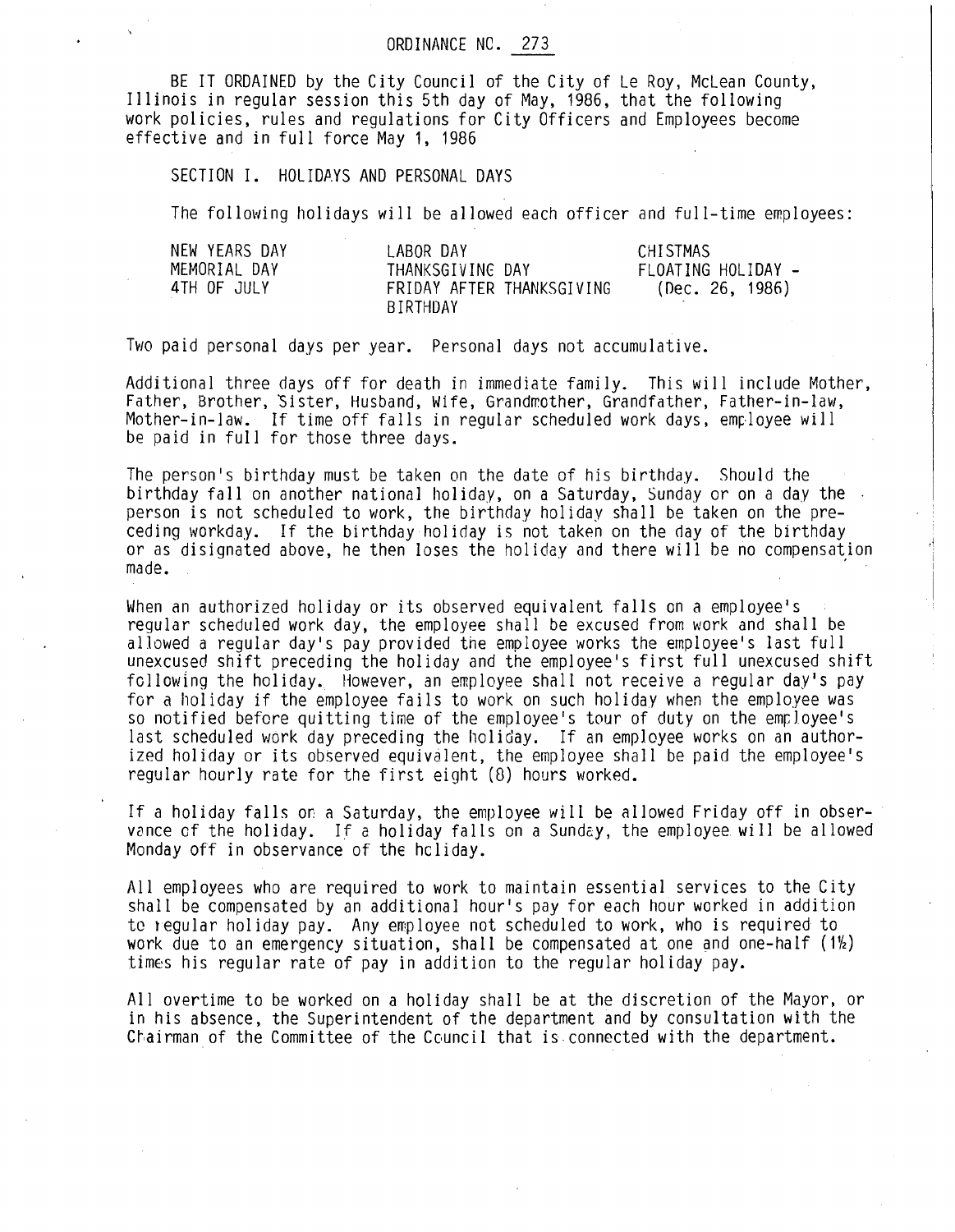ORDINANCE NO. 273 CONT.

SECTION II. SICK PAY AND INSURANCE COVERAGE FOR FULL-TIME EMPLOYEES

All full-time employees, after two(2) consecutive days of sick leave, must provide the City with a Doctor's statement of illness to qualify the employee for compensation for any additional sick days for the same illness.

A. Seven days sick leave allowance will be granted to all employees each fiscal year. Sick days will accumulate for a maximum of thirty (30) days. Employees shall be allowed regular pay at basic rates on scheduled working days absent from duty when incapacitated by illness or physical injury (not compensable under workmans compensation act).

B. Department heads will approve sick leave absences and the burden of proof will be on the employees. To qualify for sick leave, all employees are required to notify their departments Superintendent before the scheduled starting time that day. Failure to do so will result in loss of pay.

C. Any part of an eight (8) hour day will be considered as a day of sick time.

D. Sick days are not to be used as personal time off. Anyone in violation of this policy will relinquish any sick time for the remainder of the fiscal year.

E. The City of Le Roy will pay on all full-time employees health insurance with Dental Clause to a maximum annual rate of \$2918.16 per family. Any increase beyond this amount will be paid by employees. There will be no readjustment if premium fluctuates or salary differential for single person coverage.

F. The City Clerk's insurance will be paid 100% by City but will be required to contribute one half  $(\frac{1}{2})$  for family coverage. Maximum City contribution will be \$1459.08 annually.

Sick leave is a privilege granted to the employees by the City and is not a right of the employee.

Compensation for sick pay shall be figured on the basis of an eight-hour workday, not on hours worked that would create an overtime situation at the end of forty (40) hours worked.

SECTION III. VACATION TIME

lacation shall be allowed in accordance with the following schedule:

| After 1 year employment   | 1 week  |
|---------------------------|---------|
| After 2 years employment  | 2 weeks |
| After 8 years employment  | 3 weeks |
| After 15 years employment | 4 weeks |

All vacations shall be taken and there shall not be allowed the person to work the vacation days and receive additional pay or overtime.

Vacation may be taken one day at a time with prior approval of Department head but not to be taken in hours or one-half days due to additional administrative work load.

فترتب

Only one person may be off at one time from each department.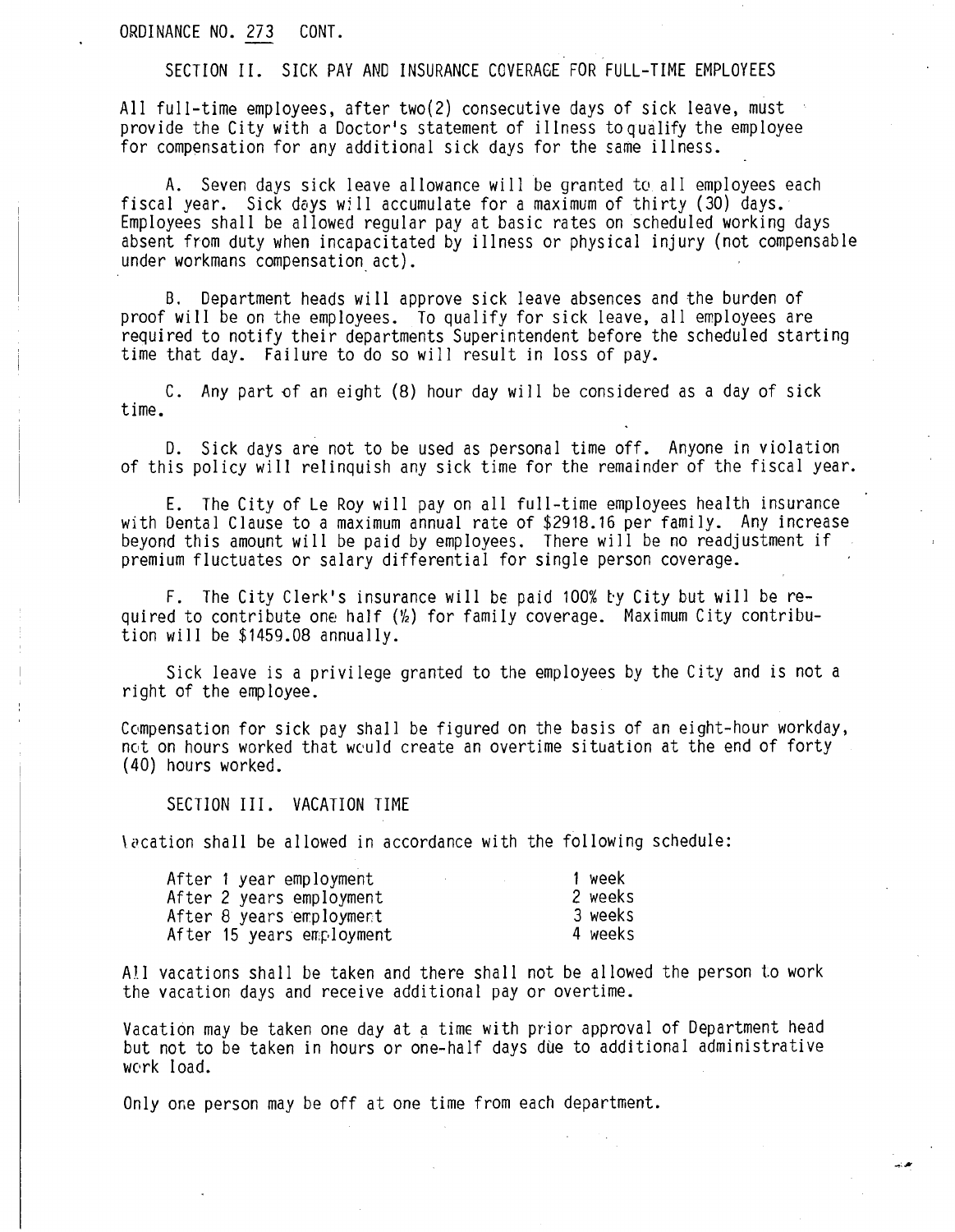ORDINANCE NO. 273 CONT.

Vacation will be allowed on the actual years of employment from the starting date of the person and not on the fiscal year of the City.

Vacation time may be accumulated for two years without loss of time, however; any person with more than fifteen (15) years of employment or four (4) weeks of vacation may get approval of the department head and the majority of the City Council approval to take their vacation all at once due to the hardship it could create in that department.

For definition purposes, vacation time will be figured on an eight-hour workday, forty (40) hour week.

SECTION IV. MISCELLANEOUS

All employees will be required to learn and be trained to operate all machinery and vehicles necessary to their departments daily operation.

All coffee breaks shall be limited to fifteen (15) minutes in the first four (4) hours worked, and fifteen (15) minutes in the second four (4) hours worked. The time for the break shall start from the time the employee leaves the job site and it shall end when he again returns to that same job site or another site as assigned by the Superintendent of that department.

Employees working at the overtime rate shall not qualify for the coffee breaks outlined above.

No part-time personnel will be used without consent of Council.

All new personnel will be approved by the majority of the Council.

BE IT FURTHER ORDAINED that all prior ordinances or portions thereof of this City in conflict herewith be and they are hereby repealed.

PASSED BY the Mayor and City Council of the City of Le Roy, Illinois, on the 5th day of May, 1986.

Aldermen elected: 5

Aldermen present: 4

AYES: King, Derby, Davis, Builta

NAYS: None

 $J$ uanita Dagley, City Clepk of the

City of Le Roy, Illinois

Approved by the Mayor of the City of Le Roy, Illinois, this 5th day of May, 1986.

ATTEST: Participation of the Carlos Processor

(seal) **Jack Moss, Mayor of the City of** Le Roy, Illinois

wanta Dagley, City Clerk of the

ity of Le Roy, Illinois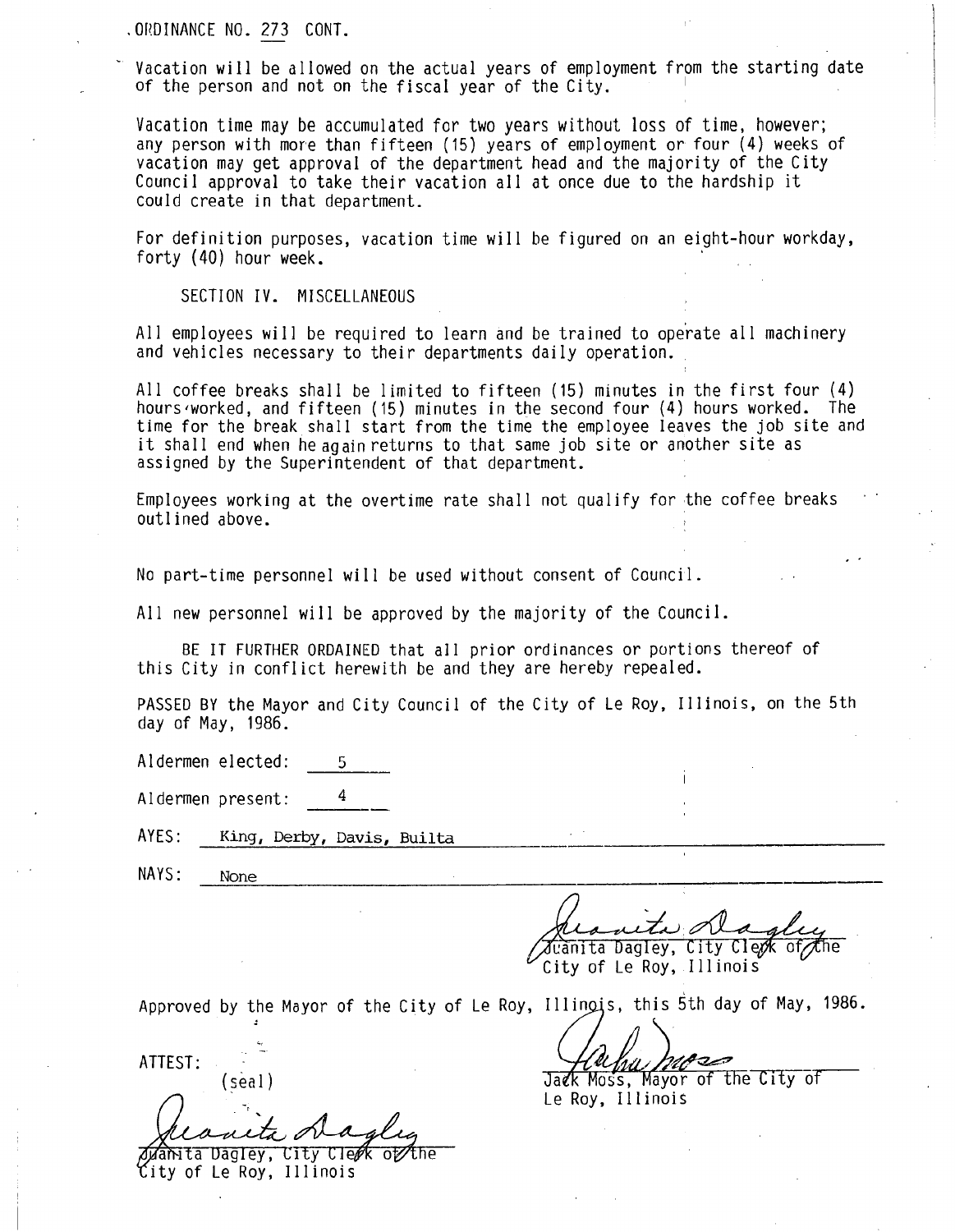## STATE OF ILLINOIS ) SS. COUNTY OF MC LEAN )

I, Juanita Dagley, do herby certify that I am the duly qualified and acting CityjClerk of the City of Le Roy, McLean County, Illinois; and as such City Clerk that I am the keeper of the records and files of the Mayor and the City Council of said City.

I do further certify that the foregoing is a true, correct and complete copy of an ordinance entitled:

### WORK POLICIES, RULES AND REGULATIONS

That said ordinance was adopted by the Mayor and City Council of the City of Le Roy at a regular meeting on the  $5th$  day of May 1986. and that a faithful record of said ordinance has been made in the record books.

In Witness Whereof, I have hereunto set my official hand and seal of office this 6th day of May , 1986.

anita dagley

 $5 -$ 

. 4 (Seal)